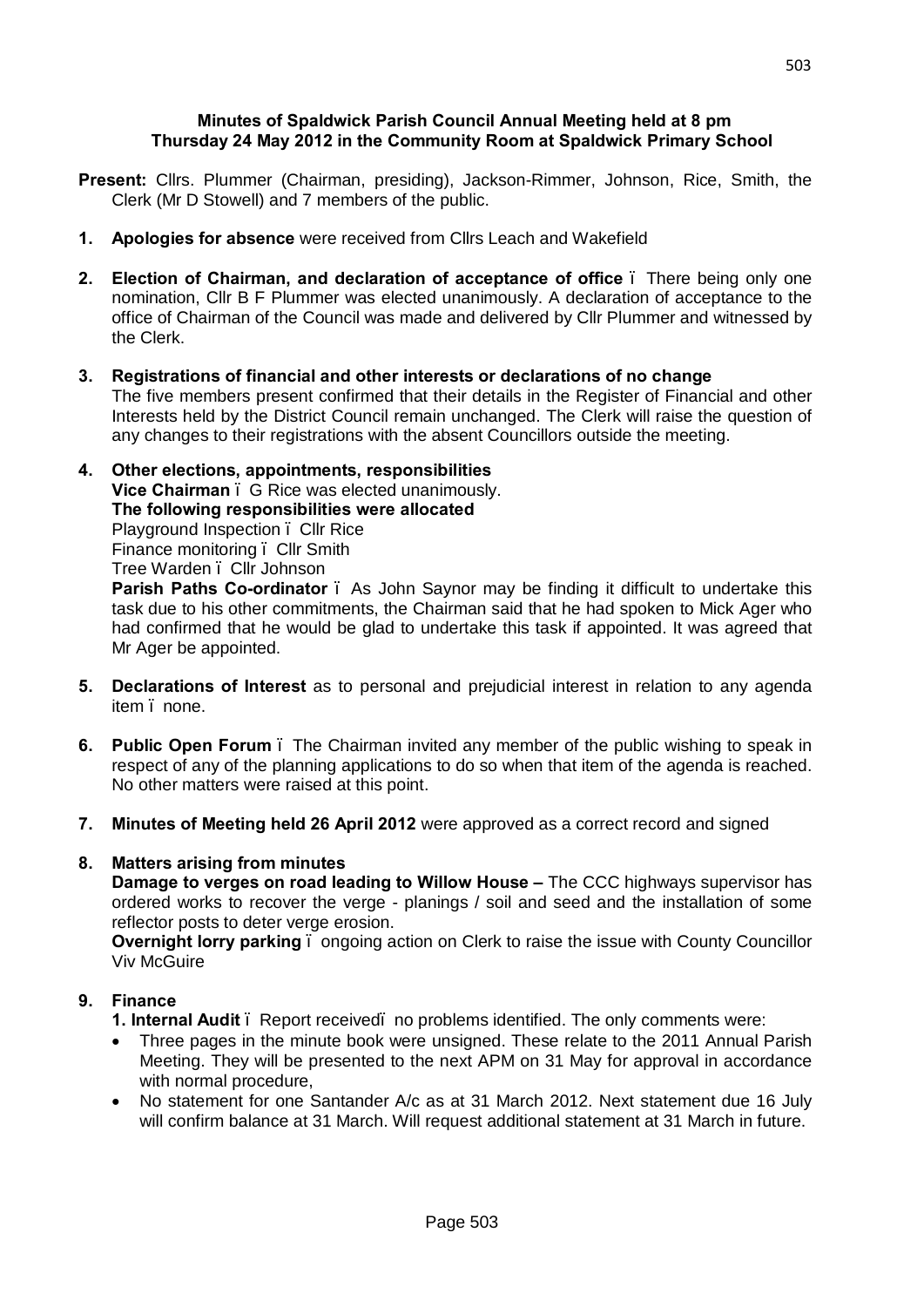# **2. The following payments were approved:**

100510 SLCC Enterprises Ltd, Clerkos training in General Power of Competence, £48 (inc £8.00 VAT)

100511 J C Shears, Internal audit fee, £50.00

**3. Consultation on appointment of external auditor from 1 September 2012** – The Audit Commission proposes to appoint Littlejohn LLP as auditor for all parish and town councils in Cambridgeshire. Council agreed that there is no reason why Spaldwick should not be included.

## **10. Planning**

## **To consider new Planning Applications**

**1200581FUL**, Extension to side, 9 Ivy Way. It was resolved to notify HDC that the Parish Council has **no objection** to this proposal.

**1200602LBC**, [Remove peg tiles, inspect and repair roof timbers and replace peg tiles. Strip](http://publicaccess.huntsdc.gov.uk/online-applications/applicationDetails.do;jsessionid=1E3393FDD314F98E9A0E4B69B204775B?activeTab=summary&keyVal=M2SCGXIK00S00)  [render, repair timber frame and re-instate with lime render. Internal and external alterations.](http://publicaccess.huntsdc.gov.uk/online-applications/applicationDetails.do;jsessionid=1E3393FDD314F98E9A0E4B69B204775B?activeTab=summary&keyVal=M2SCGXIK00S00)  Hazel Cottage, 18 Thrapston Road. It was resolved to recommend **approval** of these proposals as they will remedy several structural defects whilst retaining the important physical features of the building and by introducing the internal changes will improve its habitability and hopefully ensure it remains in good condition for many more years.

**1200767FUL**, Erection of a detached two-storey dwelling house and attached garage, Land at 19 Littlecotes Close.

Copies of objections received from 4 residents of the Close were read by members, and several verbal objections from members of the public present were heard. Council then discussed the proposal and resolved to recommend **refusal** because the site is too small to accommodate a 4 bedroomed dwelling in keeping with the existing spacious layout of the Close. The fronts of all the existing properties are set well back from the paved vehicle / pedestrian areas whereas this would be within 1 to 2 metres of the footway.

#### **To note Local Planning Authority decisions / reports**

**1200407LBC**, [Change lead roof covering to terne coated stainless steel over south aisle,](http://publicaccess.huntsdc.gov.uk/online-applications/applicationDetails.do;jsessionid=5EB8C9E31F3BDEDF009250EA96A31D5B?activeTab=summary&keyVal=M0VFYMIK8M000) St James Church, Spaldwick – **consent granted**

### **11. Queen Elizabeth's Diamond Jubilee Commemoration June 2012** – progress reports

1. Making Spaldwick Bloom – Cllr Johnson reported that he is now working on the box to be located adjacent to the Silver & Golden Jubilee Plaques

2. Bench on Belton was Hill . working party visited site 28 April to agree exact location. Cllr Rice will supply the Clerk with a copy of the agreed plan for the purpose of obtaining quotes for the site preparation.

3. Jubilee mugs – 200 ordered 27 April, delivery scheduled for approximately mid June. It was agreed to produce a form to be available at the Village Street Party on which applications for mugs can be made. It is anticipated that the majority will be distributed at the Village Fete on  $14<sup>th</sup>$  July.

4. Beacon, this proposal has been abandoned.

5. Street party – The Social Group is organising the Village Party to be held on Monday 4 June in front of Manor Farm. A meeting to finalise plans will be held on 30 May.

6. Diamond Jubilee Commemorative Tree Planting - it was agreed to obtain a free tree under the Parish Planting scheme to be planted adjacent to the bench at Belton<sub>®</sub> Hill. Bridget Halford of HDC will be asked to recommend the species and size.

### **12. Inspection / Repair / Replacement of Assets**

**Trees on Village Green** – Michael Brightman of the Tree Care Company, St Neots, who was to have carried out the work on the horse chestnut trees, died at Easter. His nephew, Andrew, who worked with him is now running the business but doesnot want to be involved in obtaining permission from HDC. The Clerk agreed to take that on. However the opportunity arose to get a free consultation from Tim Brown of Bartletts, Bedford on 16 May, hence work on the current proposal has been deferred pending receipt of Bartletto report.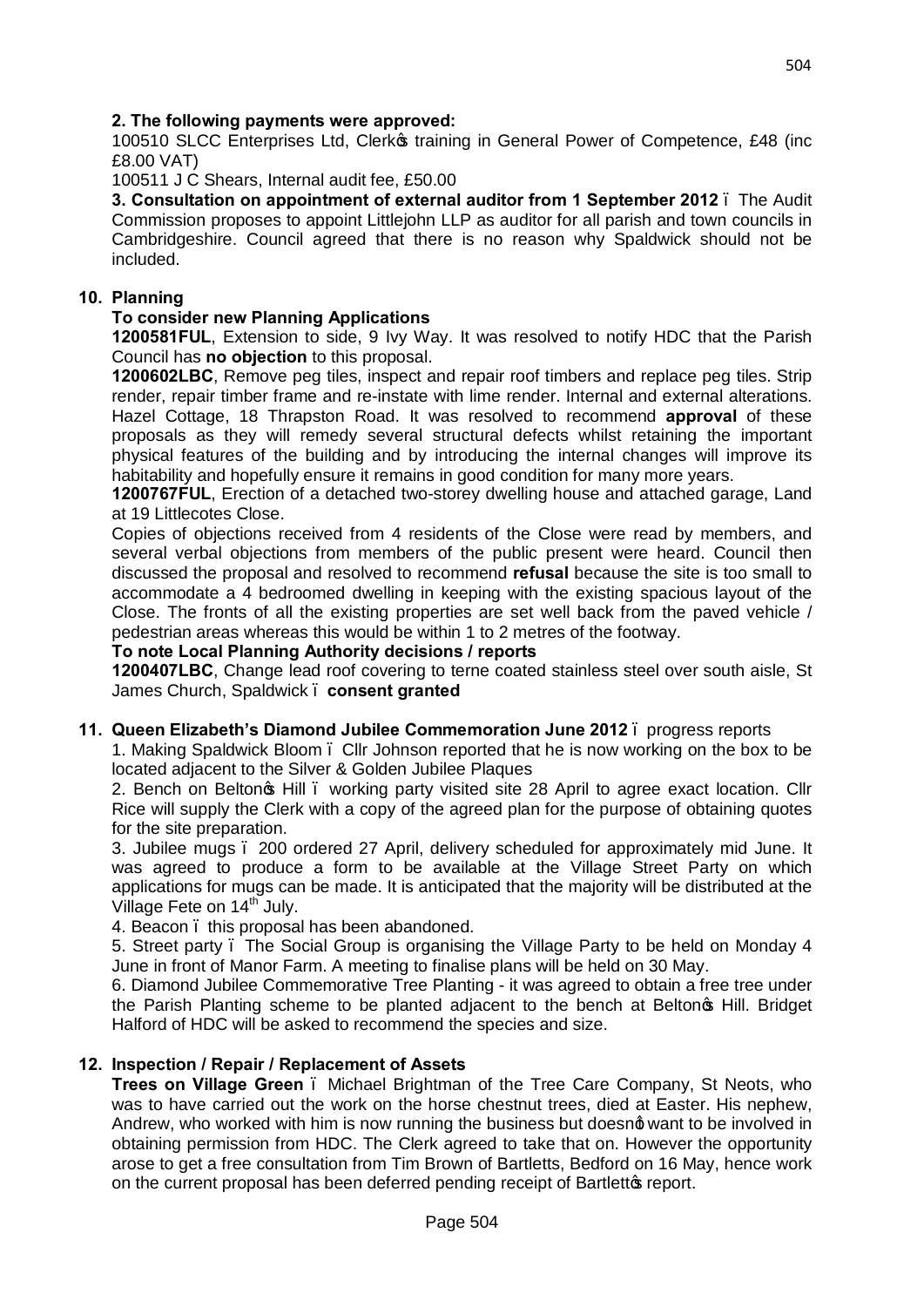**Trees / shrubs, Ferriman Road public open space** – a complaint has been received from the owner of 40 Ferriman Road regarding damage to fence and suckers from a tree in the POS. Tim Brown was also asked for advice on this.

**War Memorial refurbishment** – application for funding – no progress this month due to other priorities.

**Village Sign refurbishment** – Cllr Johnson reported that Trevor Cooper has started the repainting.

# **13. Code of Conduct** and **Register of Interests**

The Localism Act 2011 repeals the existing legislation and introduces requirements for locally produced and administered schemes meeting certain specified criteria. The Act allows parish councils to adopt those of their principal council. Currently the Monitoring Officers of the District Councils in Cambridgeshire and the Peterborough Unitary Council are working on a Code which it is hoped the Principal Councils and all parish and town councils will adopt. The current draft, excluding details regarding the registration of interests which await regulations from DCLG, was revealed at a recent meeting of clerks – a copy is to be circulated for comment shortly.

### **14. Correspondence**

**1. Cambs ACRE** – details of Community Oil Buying Scheme have been received. These will be passed to Michael Townsend who is involved with an existing local scheme.

**2. HDC Local Plan to 2036** – Invitation to briefing on 22 May at Pathfinder House – Clerk attended. This explained that following the introduction of the Localism Act 2011 much of the Planning legislation has been replaced by the smaller National Planning Policy Framework (NPPF). In consequence a new Local Plan covering a further 10 years and superseding the existing Local Development Framework has to be in place 18 months hence. The first stage is a Consultation on Initial Issues and Options as to the places where major housing developments should take place beyond the existing commitments. All of the new sites were identified as suitable in the latest Strategic Housing Land Availability Assessment (SHLAA).

A link to this consultation was emailed to councillors on 22 May. Comments may be sent direct to HDC from the link or they can be sent to the Clerk who will, as agreed by Council, produce a summary to forward to HDC. Closing date is 11 June (since extended to 24 June). **3. HDC consultation on proposal for Local Joint Committees** – circulated 25 April with comments suggested by Clerk. There being no further comments from members, it was agreed that the Clerk of comments be submitted on behalf of the Council

**4. HDC notes of Parish Charter working group held 30 April** – the Clerk gave a brief summary of the work carried out to date and the areas which would be examined in more detail by 3 sub-groups.

**5. CCC Rights of Way** – paths on the current schedule were cut this month and will provisionally be cut again in July. Councillors were asked to let the Clerk know of any issues with the cutting of the paths e.g. should additional paths be added to the schedule.

**6. Super fast broadband** – Cambs ACRE and the County and District Councils recommend that Spaldwick supports the Connecting Cambridgeshire project which will bring access to superfast broadband to at least 90% of premises in Cambridgeshire and Peterborough. To publicise this, the Spaldwick website carries an item asking everyone to register an interest with a view to Spaldwick being selected as part of the 90%.

The Rural Communities Broadband Fund which, should Spaldwick fall outside the 90%, may provide funding towards a local scheme is also asking for similar information.

An email from Mark Heath making the following points was noted:

- (a) Faceplates should be installed on existing broadband connections. These will reduce SNR (Signal to Noise ratio) target margin and can yield dramatic speed improvements.
- (b) We should aim to get everyone (or the large majority) registering on the Connecting Cambridgeshire website. A form will be in the next Spaldwick News to allow people to provide details by paper.